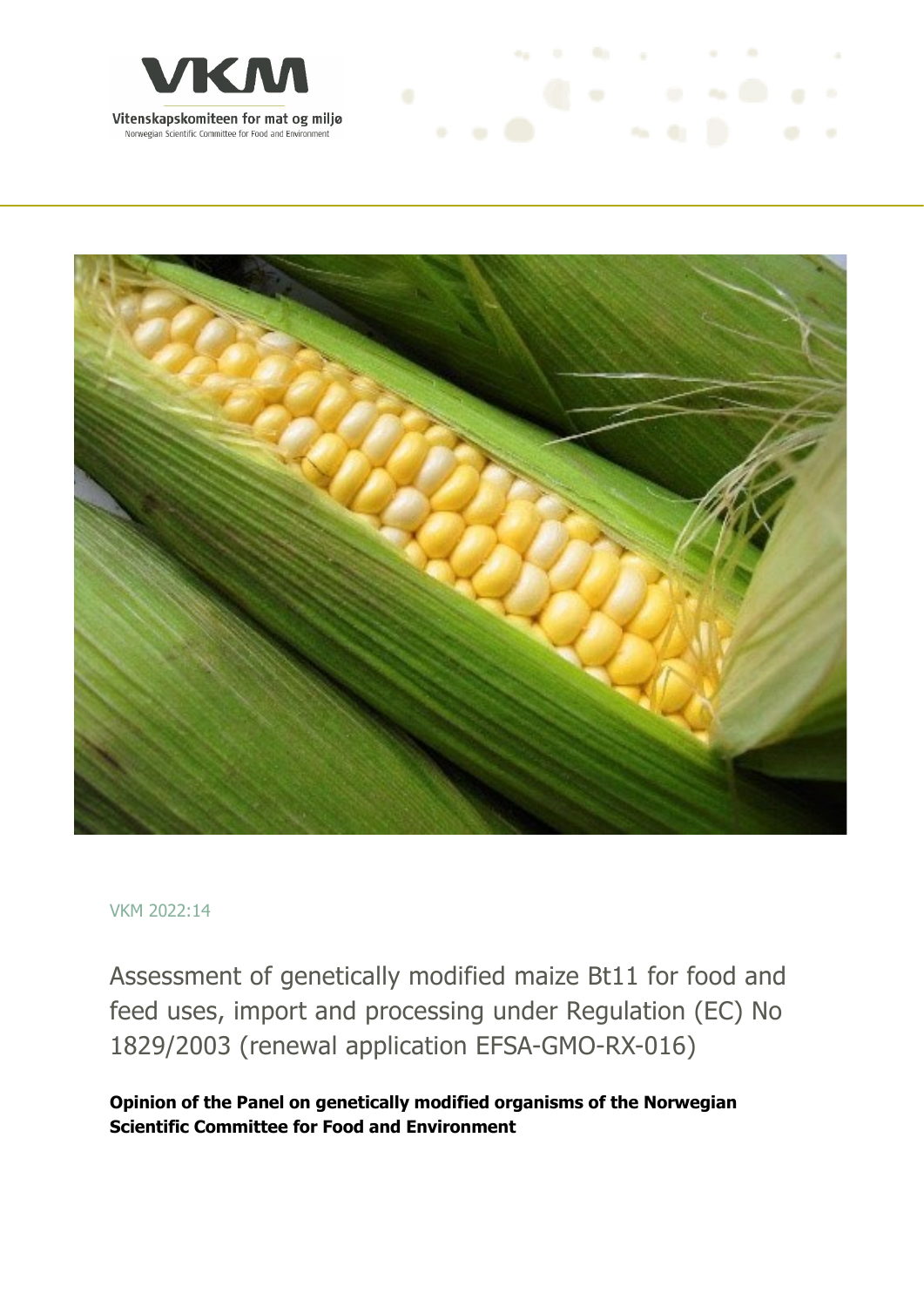VKM Report 2022:14 Assessment of genetically modified maize Bt11 for food and feed uses, import and processing under Regulation (EC) No 1829/2003 (renewal application EFSA-GMO-RX-016)

Scientific Opinion of the Panel on genetically modified organisms of the Norwegian Scientific Committee for Food and Environment

ISBN: 978-82-8259-389-2 ISSN: 2535-4019 Norwegian Scientific Committee for Food and Environment (VKM) Postboks 222 Skøyen 0213 Oslo Norway Phone: +47 21 62 28 00 Email: vkm@vkm.no

vkm.no Cover photo: Colourbox

Suggested citation: VKM, Johanna Bodin (Chair), Nur Duale, Anne Marthe Jevnaker, Monica Sanden, Ville Erling Sipinen, Tage Thorstensen and Rose Vikse (2022). Assessment of genetically modified maize Bt11 for food and feed uses, import and processing under Regulation (EC) No 1829/2003 (renewal application EFSA-GMO-RX-016). Scientific Opinion of the Panel on genetically modified organisms (GMO) of the Norwegian Scientific Committee for Food and Environment. VKM Report 2022:14, ISBN: 978-82-8259-389-2, ISSN: 2535- 4019. Norwegian Scientific Committee for Food and Environment (VKM), Oslo, Norway.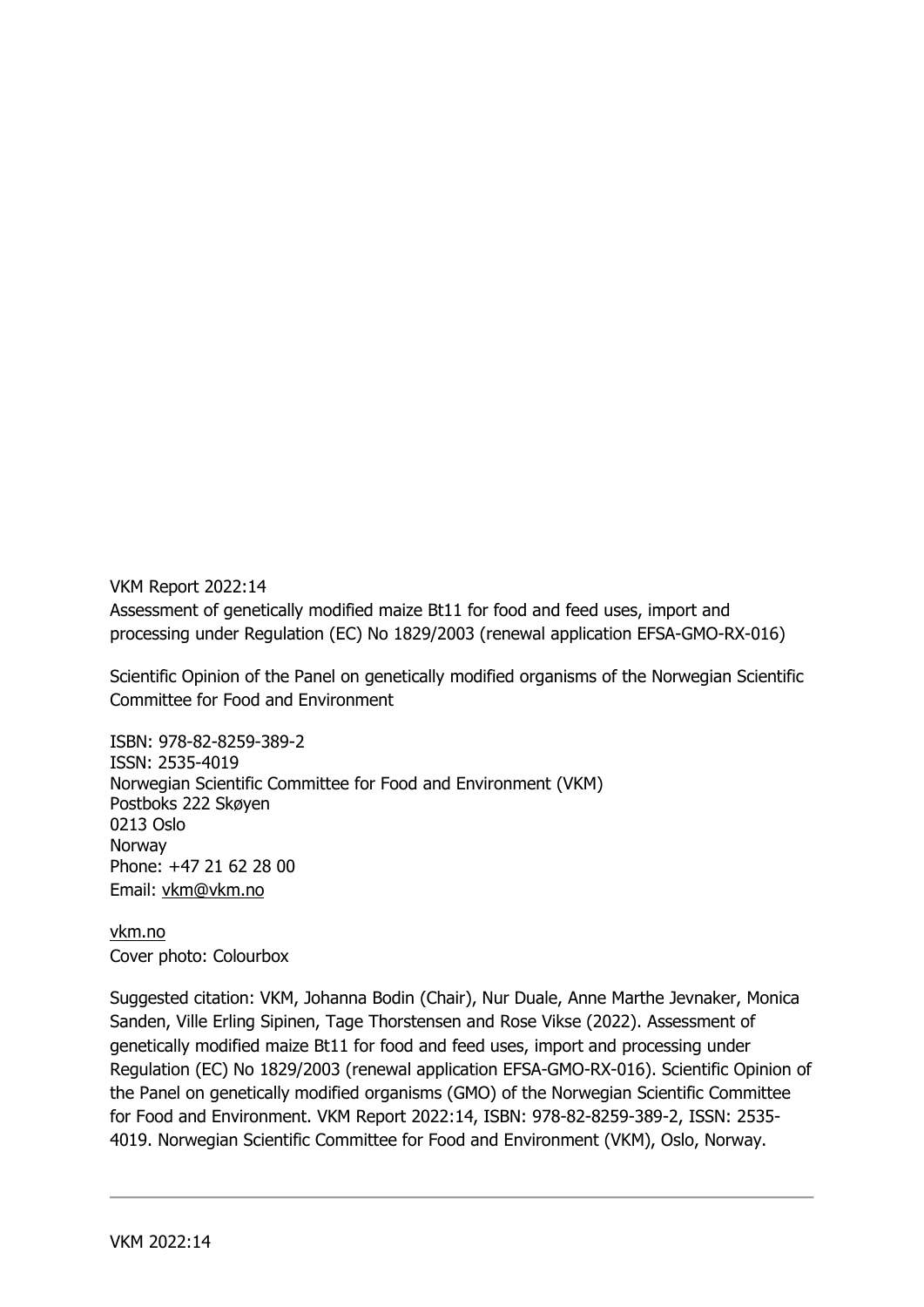**Assessment of genetically modified maize Bt11 for food and feed uses, import and processing (renewal application EFSA-GMO-RX-016) under regulation (EC) No 1829/2003 of the European Parliament and of the Council of 22 September 2003 on genetically modified food and feed**

#### **Authors of the opinion**

The authors have contributed to the opinion in a way that fulfils the authorship principles of VKM (VKM, 2019). The principles reflect the collaborative nature of the work, and the authors have contributed as members of the VKM Panel on genetically modified organisms.

**Members of the Panel on** genetically modified organisms: Johanna Bodin (Chair), Monica Sanden, Nur Duale, Rose Vikse og Tage Thorstensen.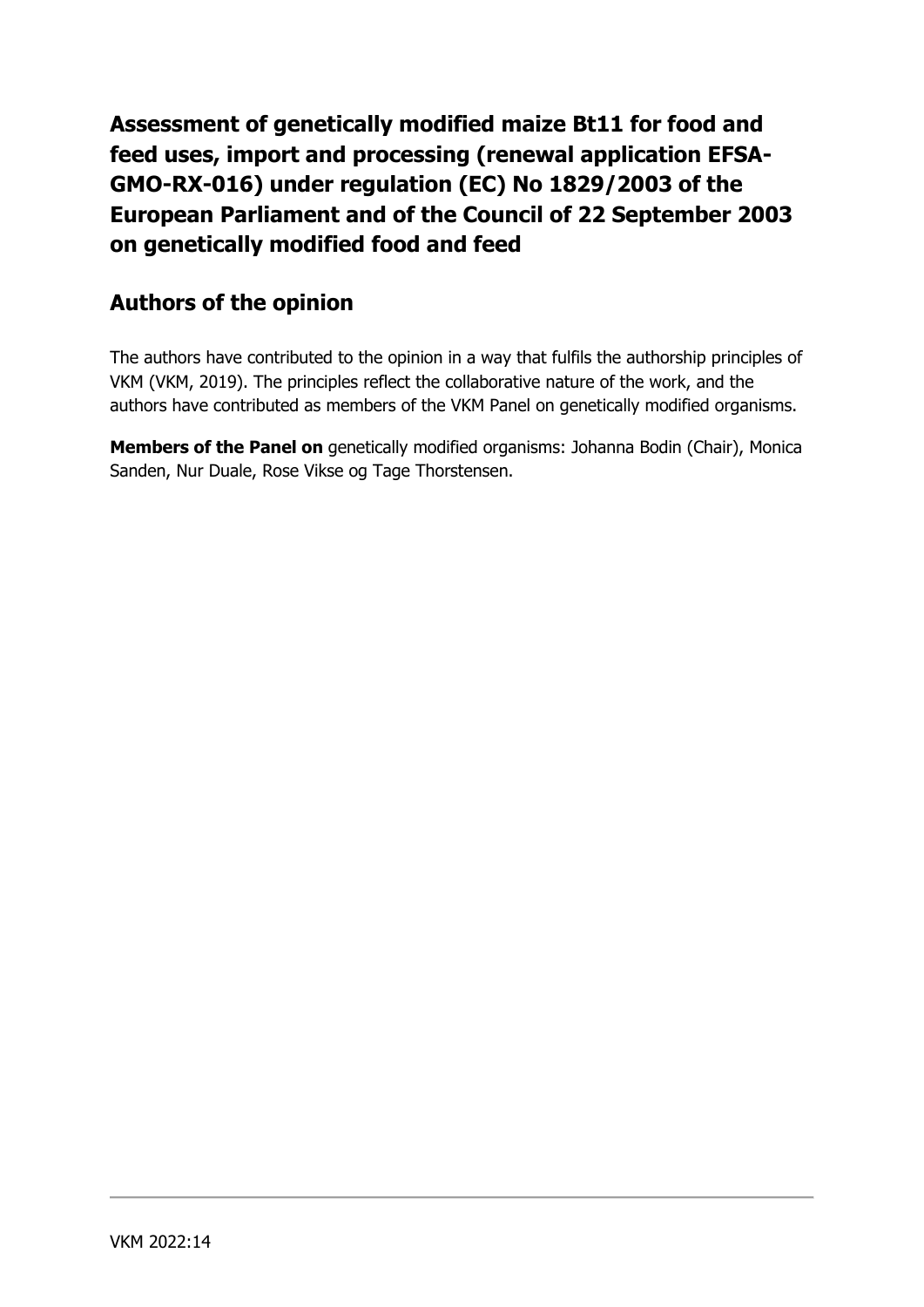# Table of Contents

|                | Background as provided by the Norwegian Food Safety Authority and the             |  |
|----------------|-----------------------------------------------------------------------------------|--|
| $\mathbf{1}$   | Assessment of genetically modified maize Bt11 (application EFSA-GMO-RX-           |  |
| 1.1            |                                                                                   |  |
|                | 1.2 Considerations after EFSAs publication of their scientific opinion – part 111 |  |
| 1.3            | Considerations after EFSAs publication of their scientific opinion – part 2 12    |  |
| 2 <sup>1</sup> |                                                                                   |  |
| 3 <sup>7</sup> |                                                                                   |  |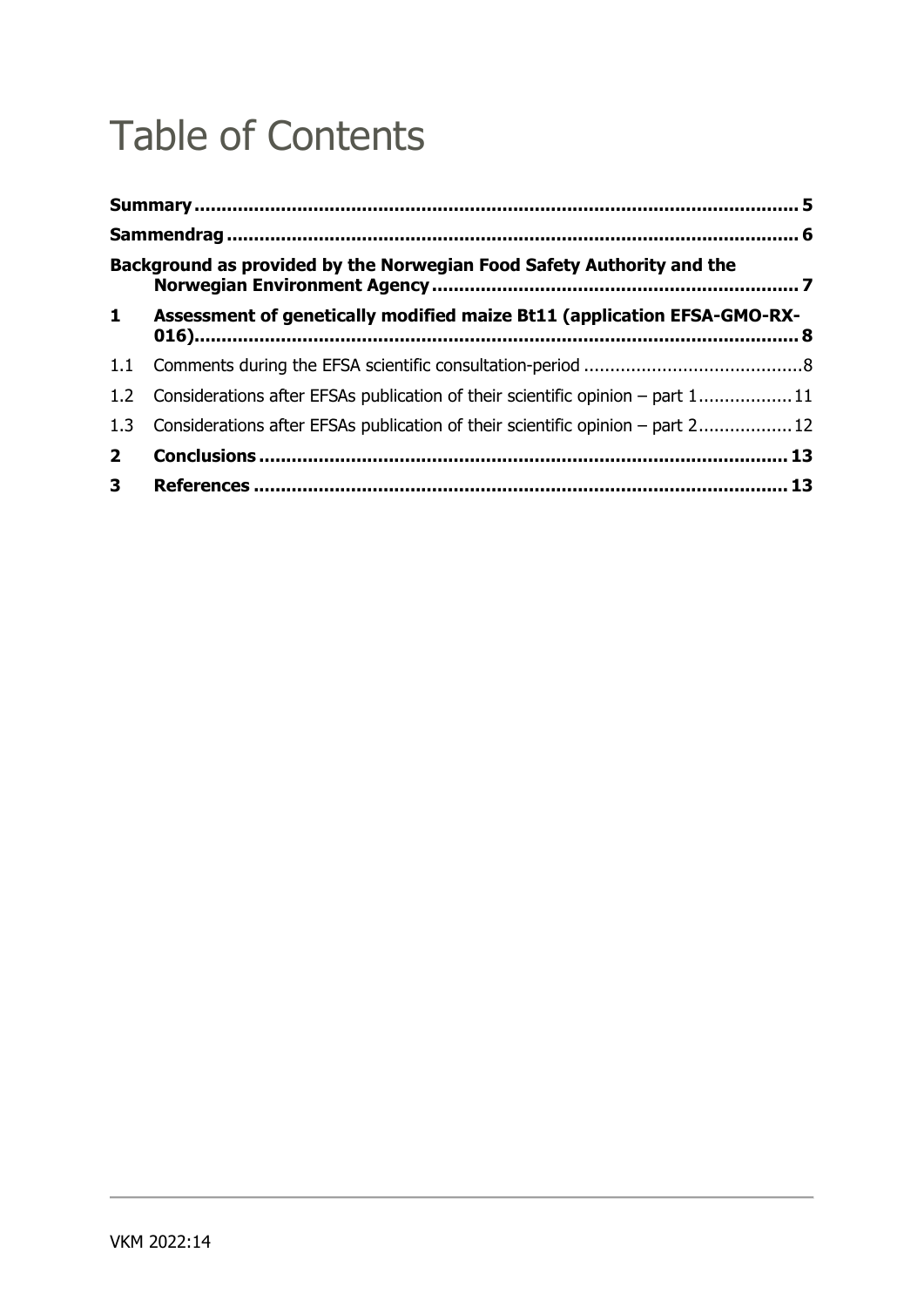# **Summary**

Maize Bt11 was generated by protoplast transformation of a conventional maize line, introducing two new genes: the  $cry1ab$  gene from *Bacillus thuringiensis* subsp *kurstaki* HD-1, and a *pat* gene derived from *Streptomyces viridochromogenes* strain Tu494. The encoded proteins Cry1Ab and phosphinothricine acetyl-transferase (PAT), confer resistance to certain lepidopteran insect pests and tolerance to glufosinate-ammonium based herbicides, respectively.

The VKM GMO panel has assessed the documentation in the application EFSA-GMO-RX-016 and EFSAs scientific opinion on genetically modified maize Bt11. The scientific documentation provided in the application is adequate for risk assessment, and in accordance with the EFSA guidance on risk assessment of genetically modified plants for use in food and/or feed.

The VKM GMO panel concludes that the introduced modifications in maize Bt11 do not imply potential specific health or environmental risks in Norway, compared to EU-countries. The EFSA scientific opinion (EFSA, 2021) is adequate also for Norwegian considerations. Therefore, a full risk assessment of maize event Bt11 was not performed by the VKM GMO Panel.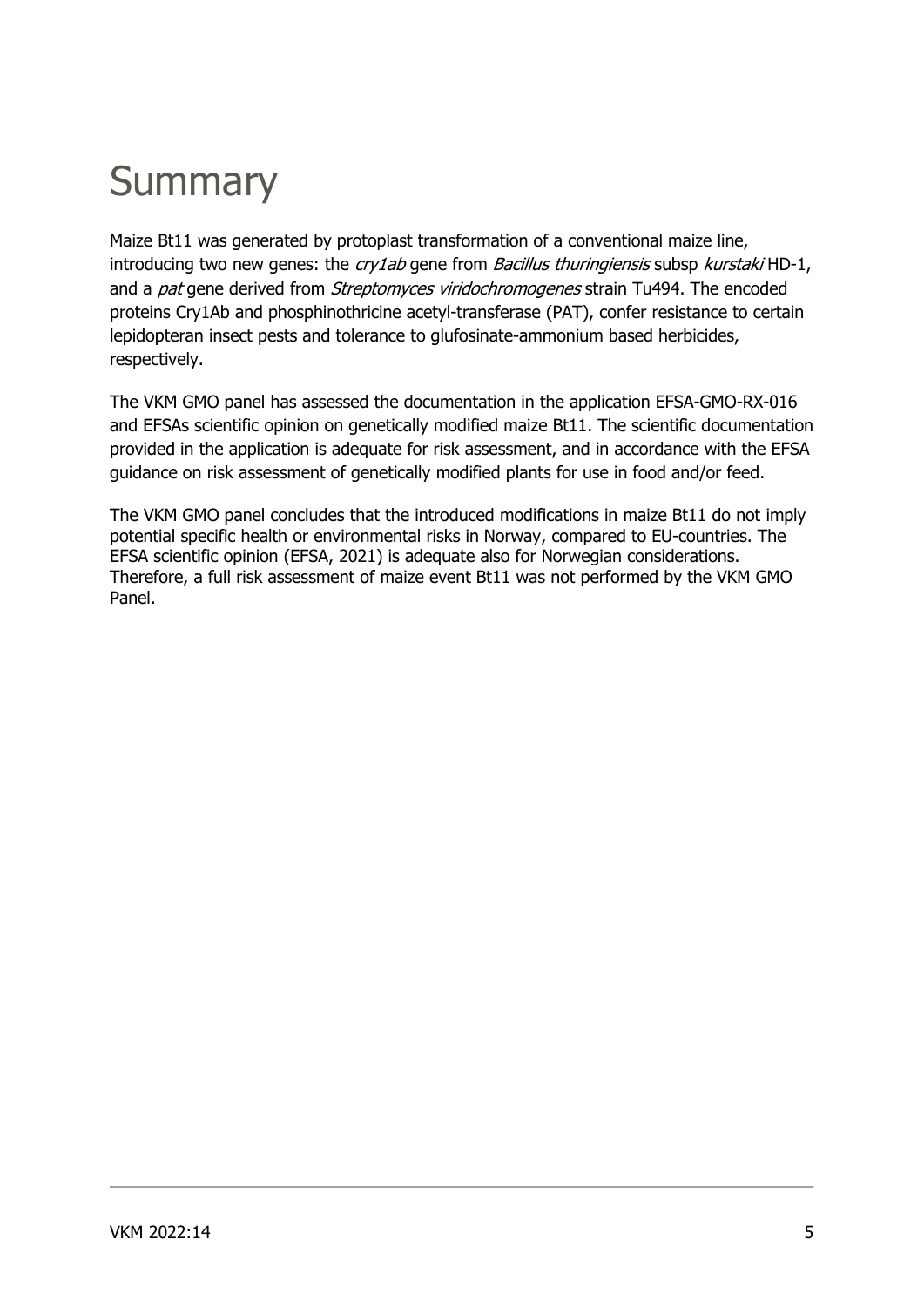# **Sammendrag**

Maize Bt11 ble utviklet ved protoplasttransformasjon av en konvensjonell maislinje, for å introdusere to nye gener: *cry1ab-genet* fra Bacillus thuringiensis subsp kurstaki HD-1, og et pat-gen fra Streptomyces viridochromogenes stamme Tu494. Proteinene som genene koder for, Cry1Ab og fosphinothricine acetyl-transferase (PAT), gir henholdsvis motstand mot visse skadegjørende insekter (arter av Lepidoptera/sommerfugler) og toleranse for glufosinatammonium baserte ugressmidler.

VKMs GMO-panel har vurdert dokumentasjonen til søknad EFSA-GMO-RX-016, og EFSAs vurdering av genmodifisert mais BT11 (EFSA, 2021). Den vitenskapelige dokumentasjonen i søknaden er tilstrekkelig for risikovurdering, og i samsvar med EFSAs veiledning for risikovurdering av genmodifiserte planter til bruk i mat og/eller fôr.

VKMs GMO-panel konkluderer at de genetiske endringene i mais BT11 ikke tilsier en økt helse- eller miljørisiko i Norge, sammenlignet med EU-land. EFSAs vurdering (EFSA, 2021) er tilstrekkelig også for norske hensyn. VKMs GMO-panel har derfor ikke utført en fullstendig risikovurdering av mais BT11.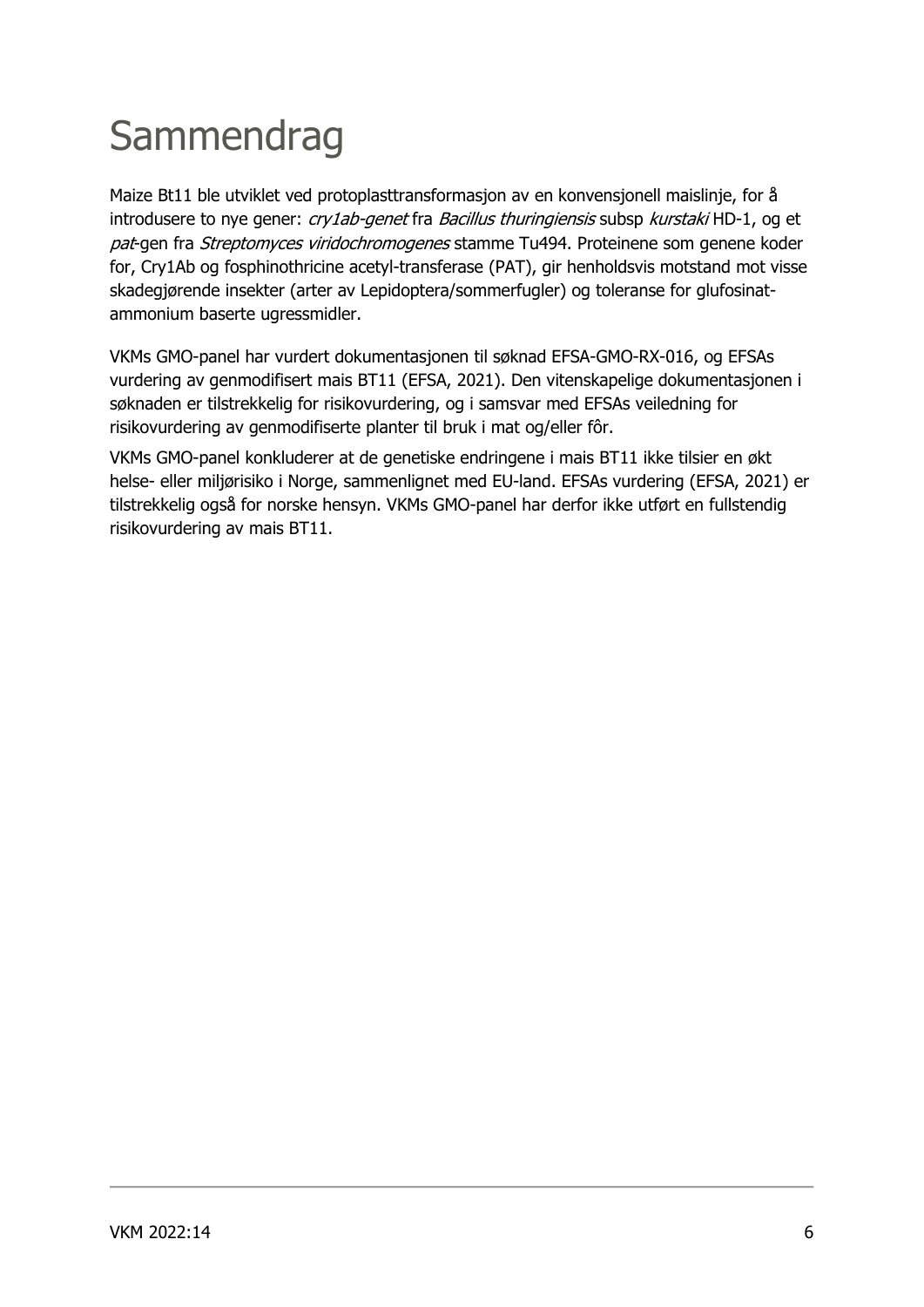# Background as provided by the Norwegian Food Safety Authority and the Norwegian Environment Agency

The Norwegian Food Safety Authority (NFSA) and the Norwegian Environment Agency (NEA) have assigned VKM to perform assessments of genetically modified organisms (GMOs) and derived products thereof, for which there are sought approval of authorisation to the European market under the Regulation (EC) No 1829/2003 of the European Parliament and of the Council of 22 September 2003 on genetically modified food and feed. VKM is requested to perform assessments for all GMO applications made accessible through the EFSA Document Management System (DMS), where the main focus should be on potential health or environmental risks specific to Norway compared to the EU.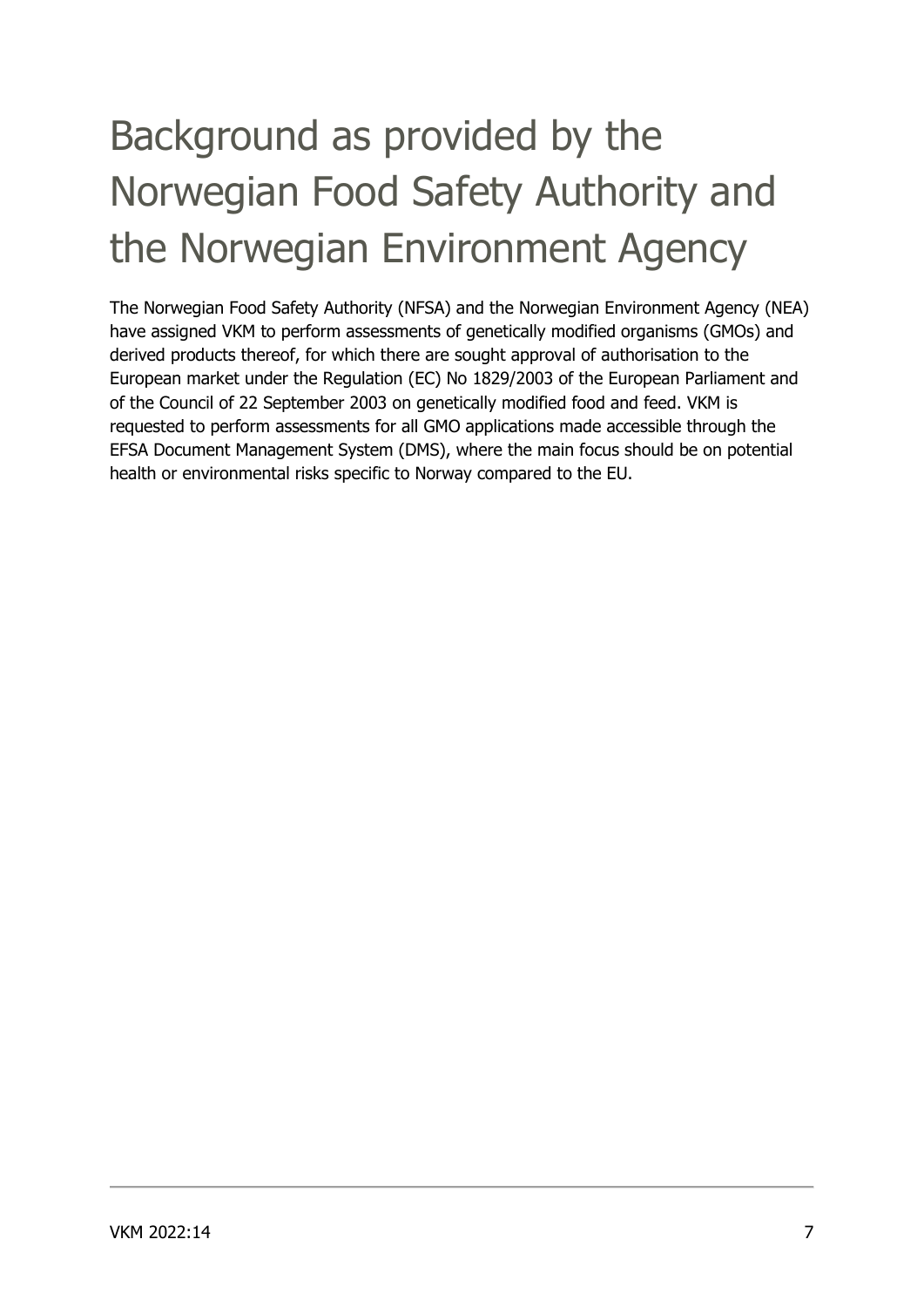## 1 Assessment of genetically modified maize Bt11 (application EFSA-GMO-RX-016)

### **1.1 Comments during the EFSA scientific consultation-period**

When EFSA submits an application for scientific consultation with a three-month commenting deadline, VKM shall initiate the scientific assessment. From the application is submitted for scientific consultation until EFSA has published its Scientific Opinion (6.5 months + the period when 'the clock stops') VKM should:

• Use this period to assess the scientific quality of the documentation presented in the application. Possible lack of essential information and other relevant scientific literature should be addressed. The application must be in compliance with Regulation (EU) No. 503/2013 and adhere to EFSA guidance (EFSA 2010, 2011) for risk assessment of genetically modified organisms.

• Provide comments to EFSA within the deadline and inform The Norwegian Food Safety Authority (NFSA) and the Norwegian Environment Agency (NEA) no later than two weeks before the deadline. If no comments are provided to EFSA, VKM notifies the NFSA and NEA for the reasons why no comment was submitted.

• Assess whether there are considerations specific to Norway that need to be addressed. If such considerations are identified VKM should immediately inform the NFSA and NEA.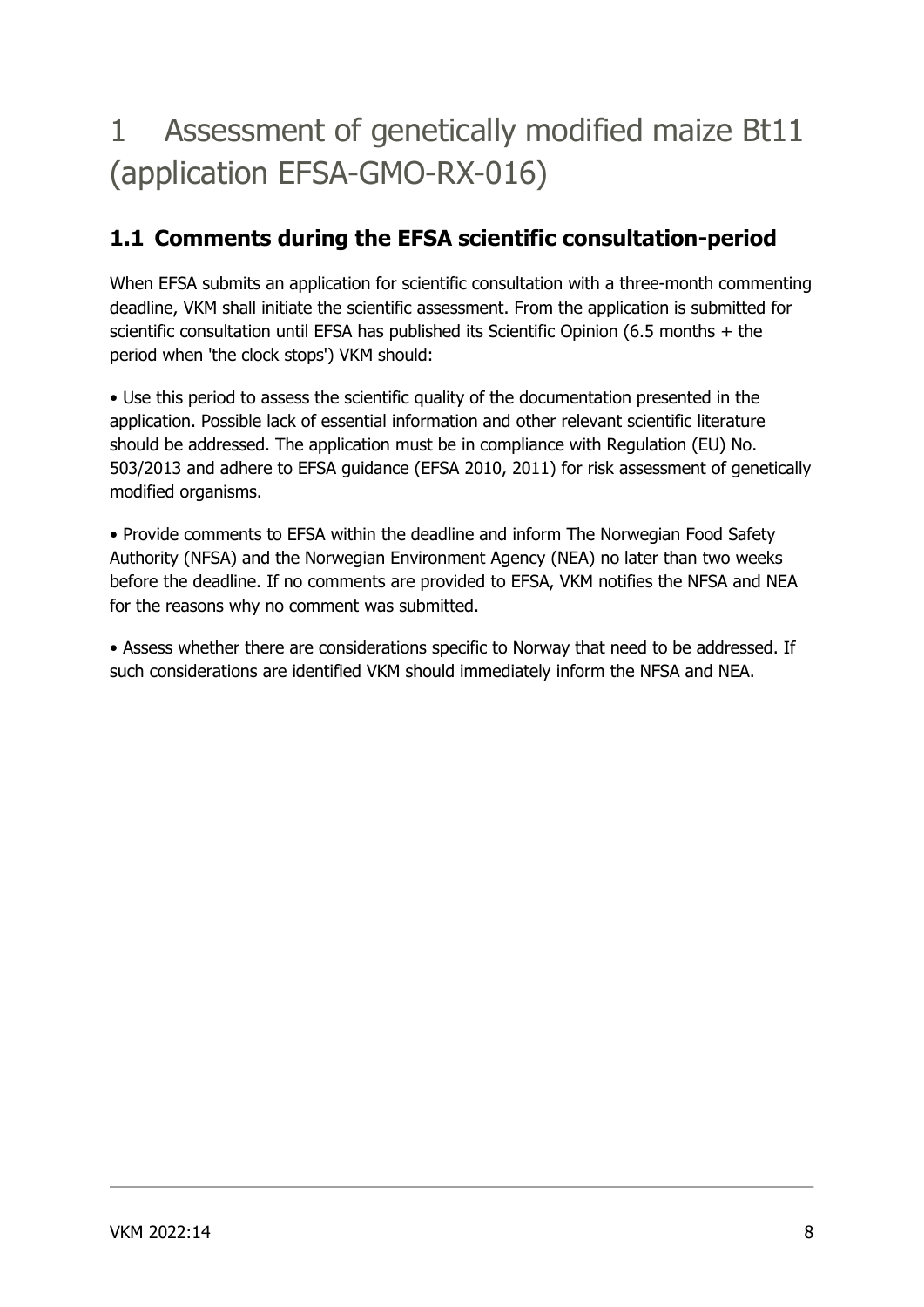**1. Application EFSA-GMO-RX-016**

Genetically modified maize Bt11

#### **2. Information related to the genetic modification:**

Maize Bt11 was developed by protoplast transformation of a conventional maize line, introducing two new genes: the cry1ab gene from Bacillus thuringiensis subsp kurstaki HD-1, and a pat gene derived from Streptomyces viridochromogenes strain Tu494. The encoded proteins Cry1Ab and phosphinothricine acetyl-transferase (PAT), confer resistance to certain lepidopteran insect pests and tolerance to glufosinate-ammonium based herbicides, respectively.

| <b>Proteins</b>                                                                                                                                                                                                                                                                                                     |  |  |  |  |  |  |
|---------------------------------------------------------------------------------------------------------------------------------------------------------------------------------------------------------------------------------------------------------------------------------------------------------------------|--|--|--|--|--|--|
| Cry1Ab                                                                                                                                                                                                                                                                                                              |  |  |  |  |  |  |
| phosphinothricine acetyl-transferase                                                                                                                                                                                                                                                                                |  |  |  |  |  |  |
| YES:X<br>NO:<br>4. If yes in item 3. - comments from VKM:                                                                                                                                                                                                                                                           |  |  |  |  |  |  |
| Bt11 has previously been risk assessed by the VKM GMO panel (VKM 2005, VKM 2007,<br>VKM 2014). Bt11 has also been evaluated by the VKM GMO Panel as a component of<br>several stacked GM maize events (VKM 2008, VKM 2009a,b,c,d,e VKM 2012a,b,<br>2013a, b, c). These assessments are available at https://vkm.no/ |  |  |  |  |  |  |
| application as valid in accordance with<br>26 November 2018                                                                                                                                                                                                                                                         |  |  |  |  |  |  |
| 6. Deadline of EFSAs commenting period<br>4 March 2019                                                                                                                                                                                                                                                              |  |  |  |  |  |  |
| Applicants' documentation:                                                                                                                                                                                                                                                                                          |  |  |  |  |  |  |
| Additional literature used by VKM:                                                                                                                                                                                                                                                                                  |  |  |  |  |  |  |
| Documentation in compliance with Regulation (EU)<br>YES:X<br>NO:                                                                                                                                                                                                                                                    |  |  |  |  |  |  |
|                                                                                                                                                                                                                                                                                                                     |  |  |  |  |  |  |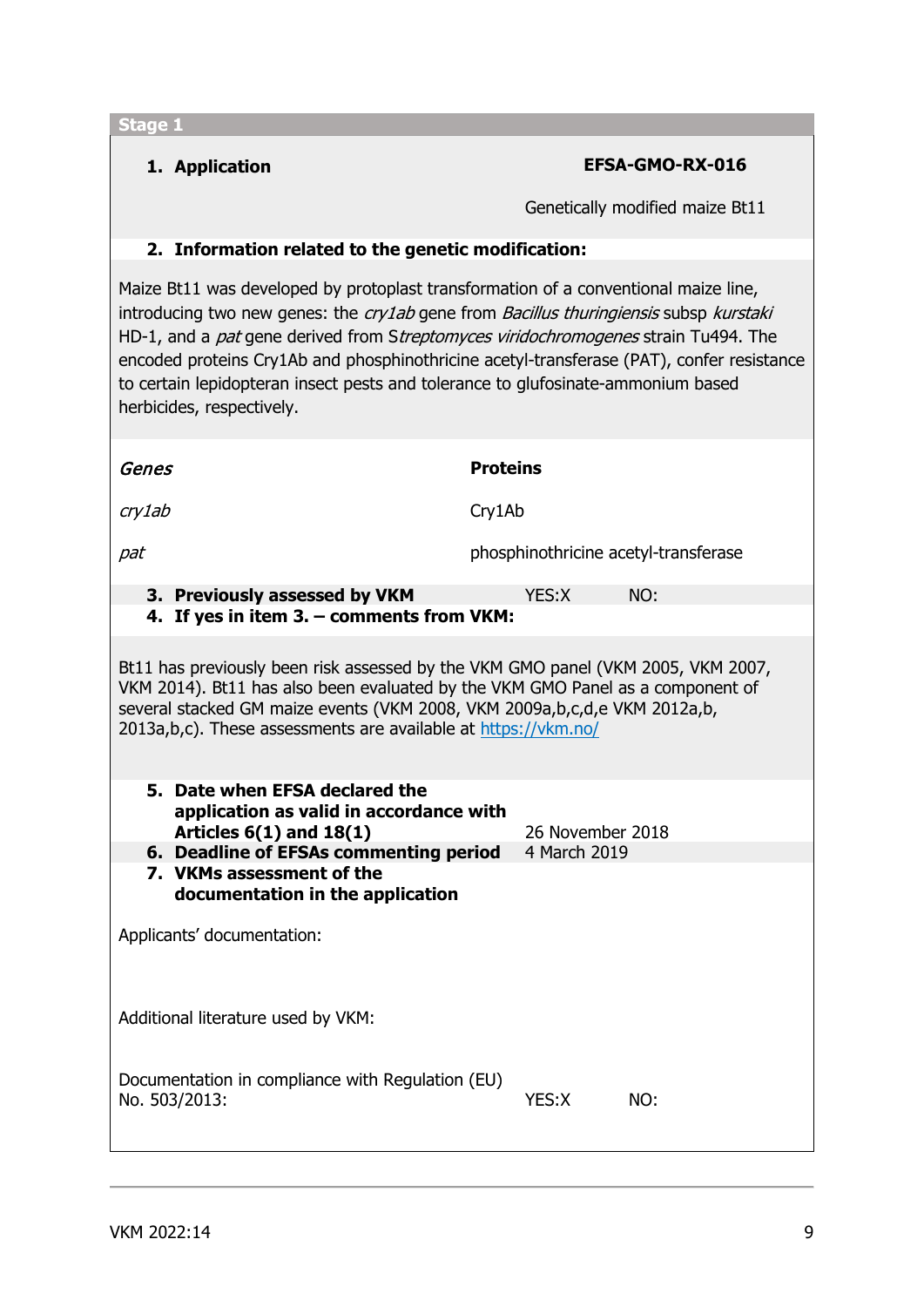Documentation in accordance with EFSA guidance for risk assessment of genetically modified plants (EFSA 2010, 2011): YES:X NO: **8. Comments submitted from VKM during EFSAs public consultation YES: X** NO: **9. Date of submission from VKM** 4 March 2019 **10.Comment(s) to EFSA:** "VKM welcomes information on herbicide residue levels and their relevant metabolites in applications for herbicide tolerant GM-plants. Data on glufosinate-ammonium residue levels, including relevant metabolites, in plant material from the field studies would support the assessment of food, feed, and environmental safety." **11. If NO in item 8. – comments from VKM: 12. Need for national consideration(s)** YES: NO: X **13. If YES in item 12. – comments from VKM: 14. If NO in item 12. – comments from VKM:** The VKM GMO panel concludes that the introduced modifications in maize Bt11 do not imply potential specific health or environmental risks in Norway, compared to EUcountries. The EFSA scientific opinion (EFSA, 2021) is adequate also for Norwegian considerations. **15. VKMs conclusion regarding the application:** The scientific documentation provided in the application is adequate for risk assessment, and in accordance with the EFSA guidance on risk assessment of genetically modified

plants for use in food and/or feed.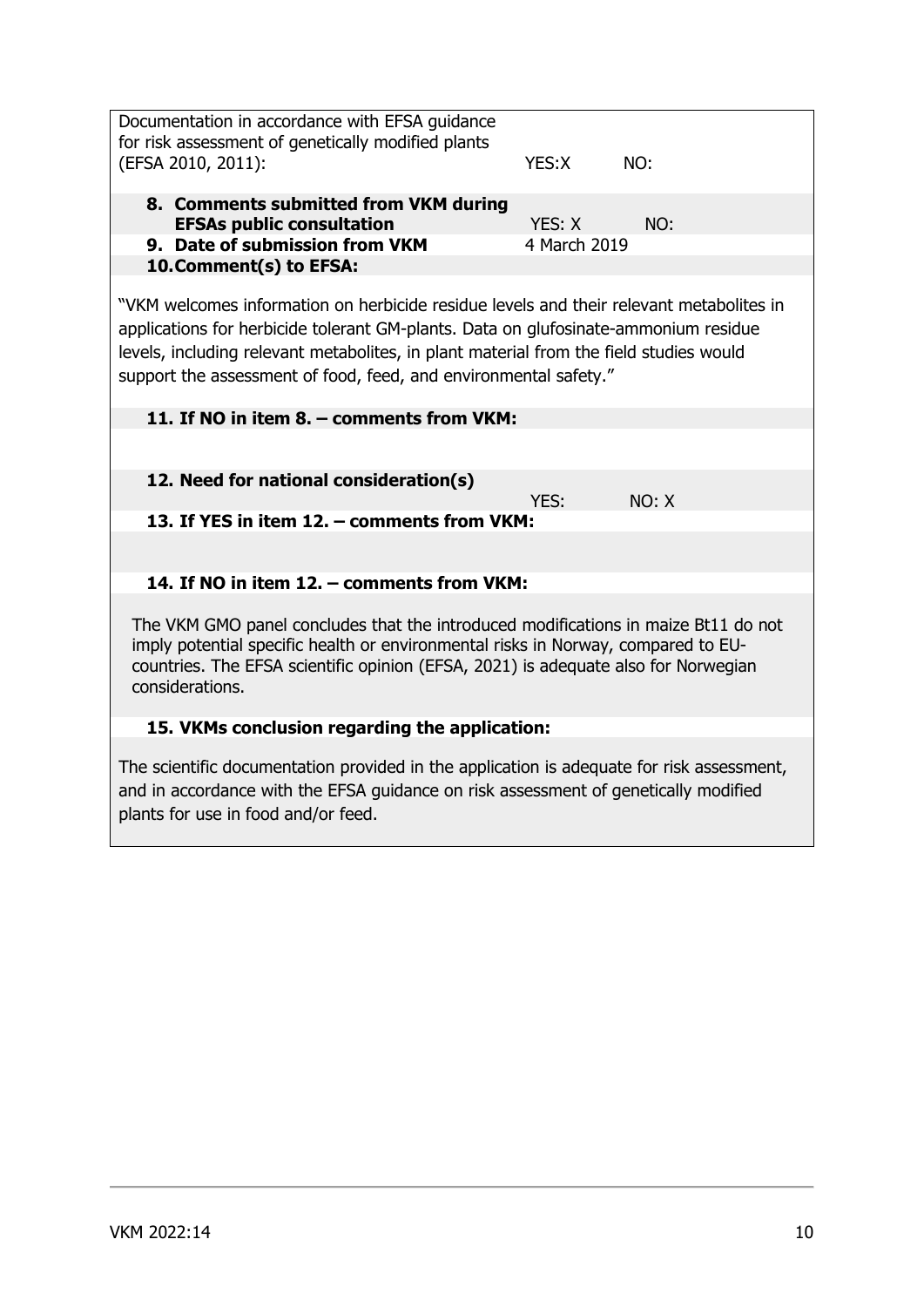### **1.2 Considerations after EFSAs publication of their scientific opinion – part 1**

When EFSA publishes their scientific opinion together with the comments from the member states, VKM shall within a month inform the NFSA and EEA on the following:

• Are EFSA's answer(s) to the Norwegian comments satisfactorily answered, or do VKM still have scientific objections to EFSA's conclusions

- Do EFSA's answers to comments from member states indicate need for follow-up by VKM
- Considerations specific to Norway

| <b>Stage 2</b>                                                                                                                                     |            |  |  |  |  |
|----------------------------------------------------------------------------------------------------------------------------------------------------|------------|--|--|--|--|
| 1. Date of publication of EFSA opinion                                                                                                             | 13.01.2021 |  |  |  |  |
| 2. VKMs deadline for informing NFSA and EEA                                                                                                        | 13.02.2021 |  |  |  |  |
| 3. If YES in item 8. (table $1$ )–<br>Answer from EFSA has been considered by VKM<br>as satisfactory (Annex G)                                     | YES: X NO: |  |  |  |  |
| 4. If YES in item 3 - Comments from VKM:                                                                                                           |            |  |  |  |  |
| Herbicide residue levels is not part of the mandate of the EFSA GMO Panel. The answer<br>from the EFSA GMO panel is therefore considered adequate. |            |  |  |  |  |
| 5. If NO in item $3 -$<br><b>Comment(s) and further considerations from VKM:</b>                                                                   |            |  |  |  |  |
|                                                                                                                                                    |            |  |  |  |  |
| 6. Follow-up item 12 (table $1$ ) – comments from<br><b>VKM</b>                                                                                    |            |  |  |  |  |
| The EFSA scientific opinion is adequate also for Norwegian considerations.                                                                         |            |  |  |  |  |
| 7. Considerations from VKM regarding comments from EU member states<br>and other countries under Annex G:                                          |            |  |  |  |  |
| No member state comments imply the need for follow-up by VKM.                                                                                      |            |  |  |  |  |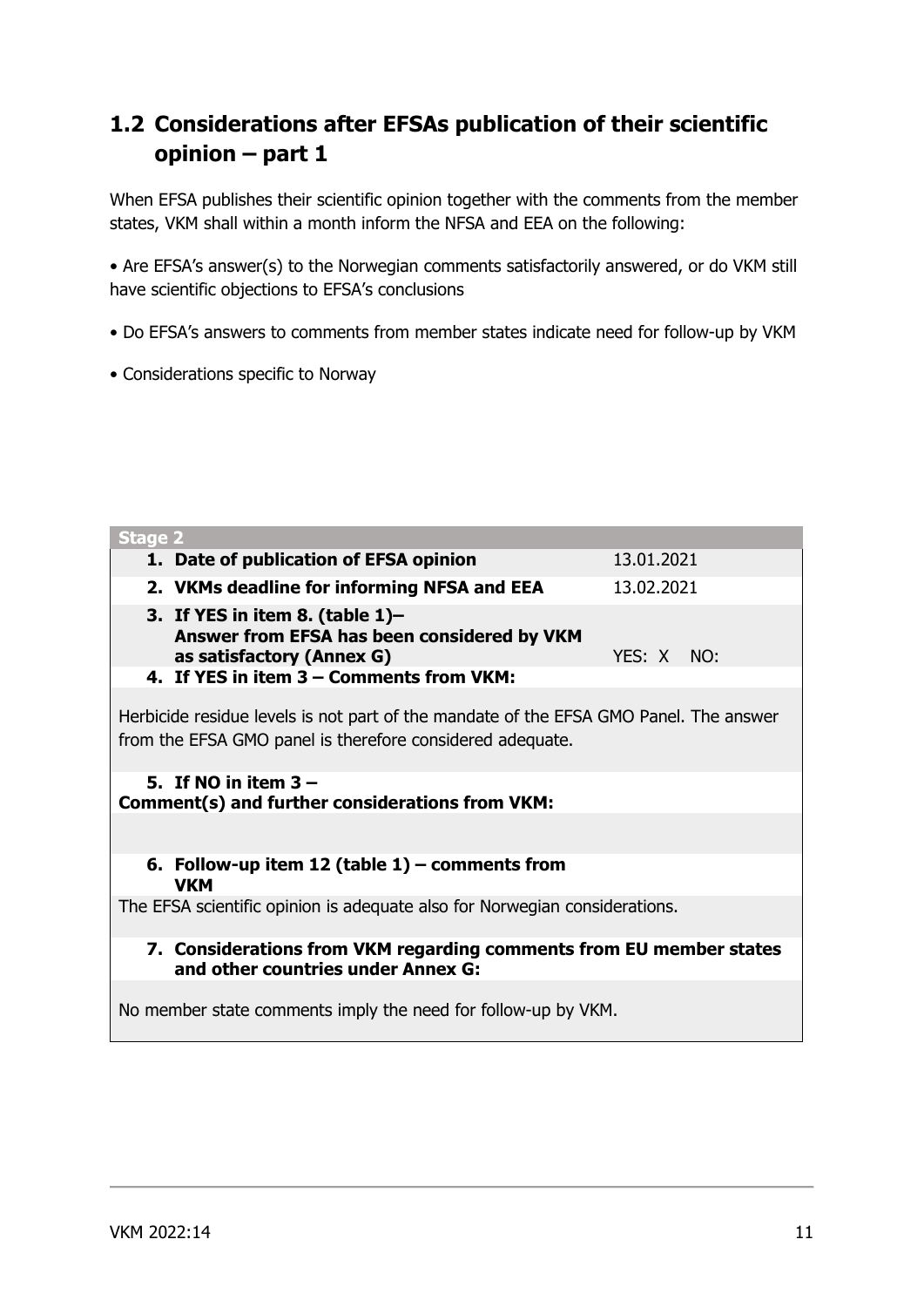### **1.3 Considerations after EFSAs publication of their scientific opinion – part 2**

If VKM's comments regarding health and environmental risk are not considered to be satisfactorily answered by EFSA, VKM shall within three months carry out a risk assessment of these conditions, as well as conditions specific to Norway. VKM shall highlight uncertainties and knowledge gaps. It shall be stated within which areas there are knowledge gaps, and whether uncertainties, quality of data, and knowledge gaps will affect the conclusion.

| Stage 3                                                                                                                                                                                                                                                                                                        |            |       |  |  |  |  |
|----------------------------------------------------------------------------------------------------------------------------------------------------------------------------------------------------------------------------------------------------------------------------------------------------------------|------------|-------|--|--|--|--|
| 1. Need for further assessment(s)                                                                                                                                                                                                                                                                              | YES:       | NO: X |  |  |  |  |
| 2. If YES in item 1. - Further considerations from VKM:                                                                                                                                                                                                                                                        |            |       |  |  |  |  |
|                                                                                                                                                                                                                                                                                                                |            |       |  |  |  |  |
| 3. If NO in item 1. - comments from VKM                                                                                                                                                                                                                                                                        |            |       |  |  |  |  |
| The scientific documentation provided in the application is adequate for risk assessment,<br>and in accordance with the EFSA guidance on risk assessment of genetically modified<br>plants for use in food or feed.<br>The EFSA scientific opinion (EFSA, 2021) is adequate also for Norwegian considerations. |            |       |  |  |  |  |
| 4. Need for national considerations                                                                                                                                                                                                                                                                            | YES:       | NO: X |  |  |  |  |
| 5. If YES in item 4. – comments from VKM:                                                                                                                                                                                                                                                                      |            |       |  |  |  |  |
|                                                                                                                                                                                                                                                                                                                |            |       |  |  |  |  |
| 6. If NO or NA in item 4. - comments from VKM                                                                                                                                                                                                                                                                  |            |       |  |  |  |  |
| The VKM GMO Panel does not consider the modifications in maize event BT11 to imply<br>potential specific health or environmental risks in Norway, compared to EU-countries.                                                                                                                                    |            |       |  |  |  |  |
| 7. Need for a risk assessment                                                                                                                                                                                                                                                                                  | YES:       | NO: X |  |  |  |  |
| 8. Date of deadline for risk assessment<br>Not applicable                                                                                                                                                                                                                                                      |            |       |  |  |  |  |
| 9. Date of publication of assessment                                                                                                                                                                                                                                                                           | 29.04.2022 |       |  |  |  |  |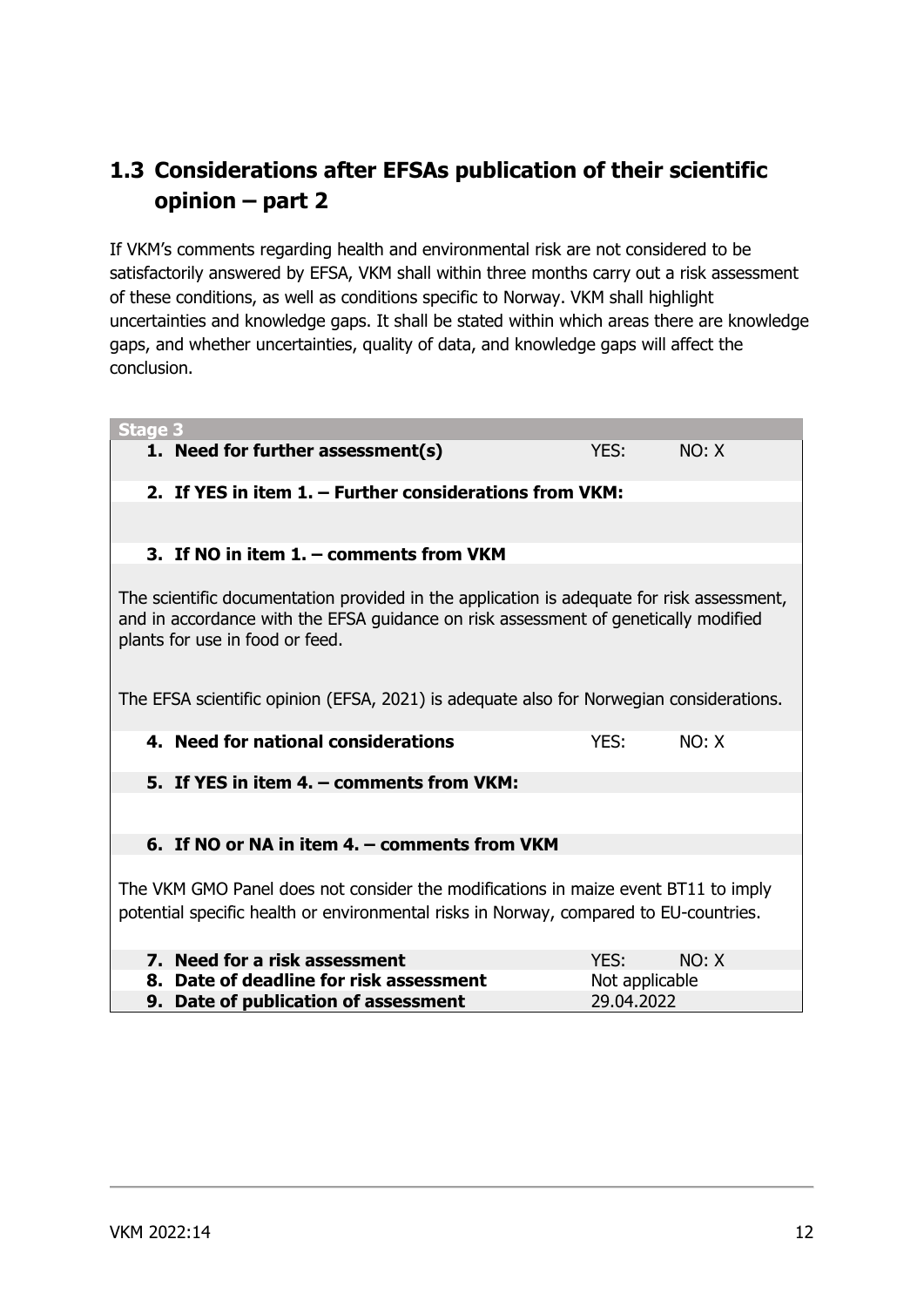# 2 Conclusions

Maize Bt11 was generated by protoplast transformation of a conventional maize line, introducing two new genes: the  $cry$ 1ab gene from Bacillus thuringiensis subsp kurstaki HD-1, and a *pat* gene derived from *Streptomyces viridochromogenes* strain Tu494. The encoded proteins Cry1Ab and phosphinothricine acetyl-transferase (PAT), confer resistance to certain lepidopteran insect pests and tolerance to glufosinate-ammonium based herbicides, respectively.

The VKM GMO panel has assessed the documentation in the application EFSA-GMO-RX-016 and EFSAs scientific opinion on genetically modified maize Bt11. The scientific documentation provided in the application is adequate for risk assessment, and in accordance with the EFSA guidance on risk assessment of genetically modified plants for use in food and/or feed.

The VKM GMO panel concludes that the introduced modifications in maize Bt11 do not imply potential specific health or environmental risks in Norway, compared to EU-countries. The EFSA scientific opinion (EFSA, 2021) is adequate also for Norwegian considerations. Therefore, a full risk assessment of maize event Bt11 was not performed by the VKM GMO Panel.